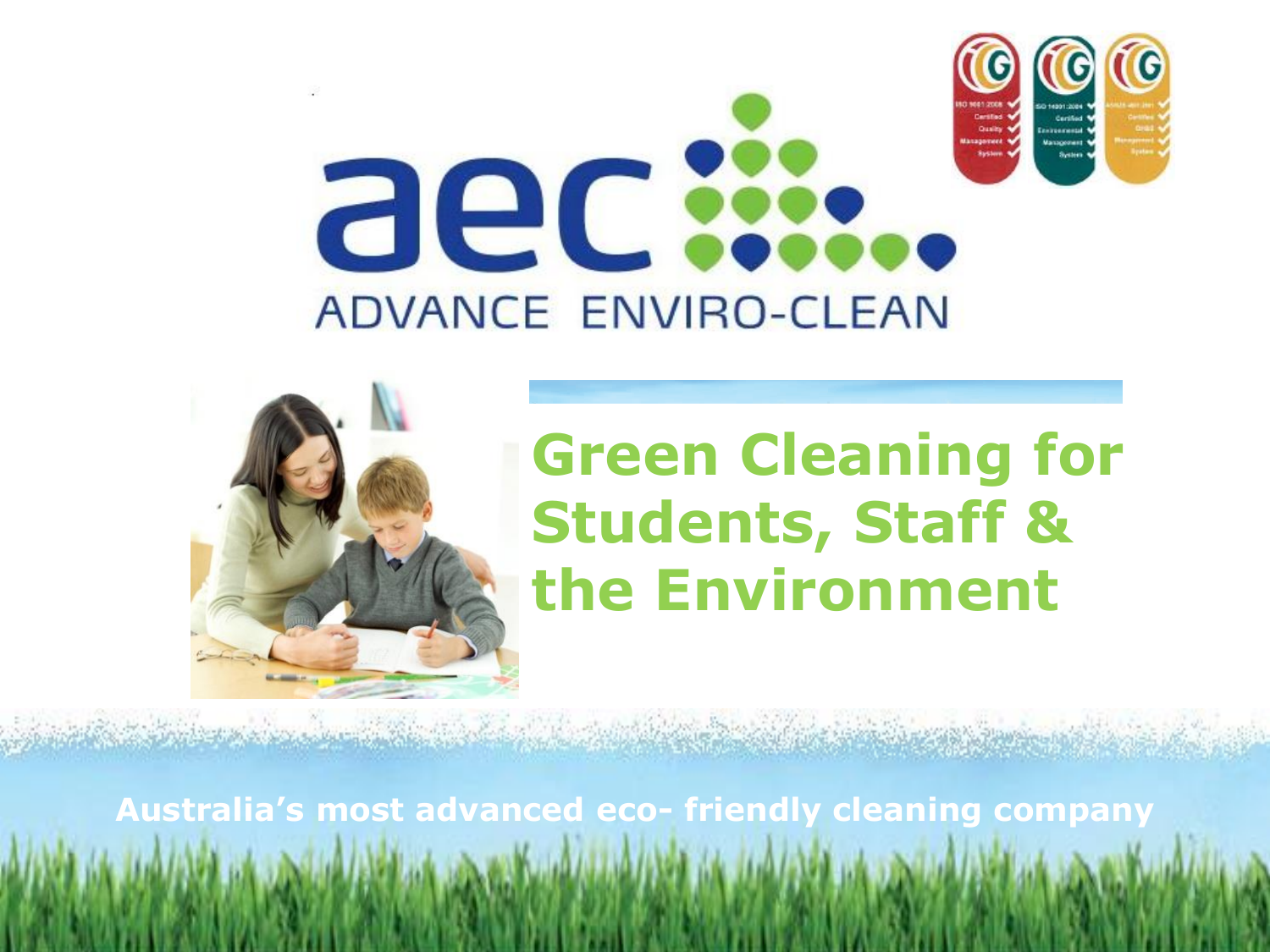



# **Why Green our schools?**

More and more of us are now realising that our future depends on both protecting the wellbeing & health of both the environment & our children.

Green schools provide healthier indoor environments where student learn better.

Green schools empower children to make a difference, both to their health and the environment. A school that practices through example can be a powerful part of school curriculum

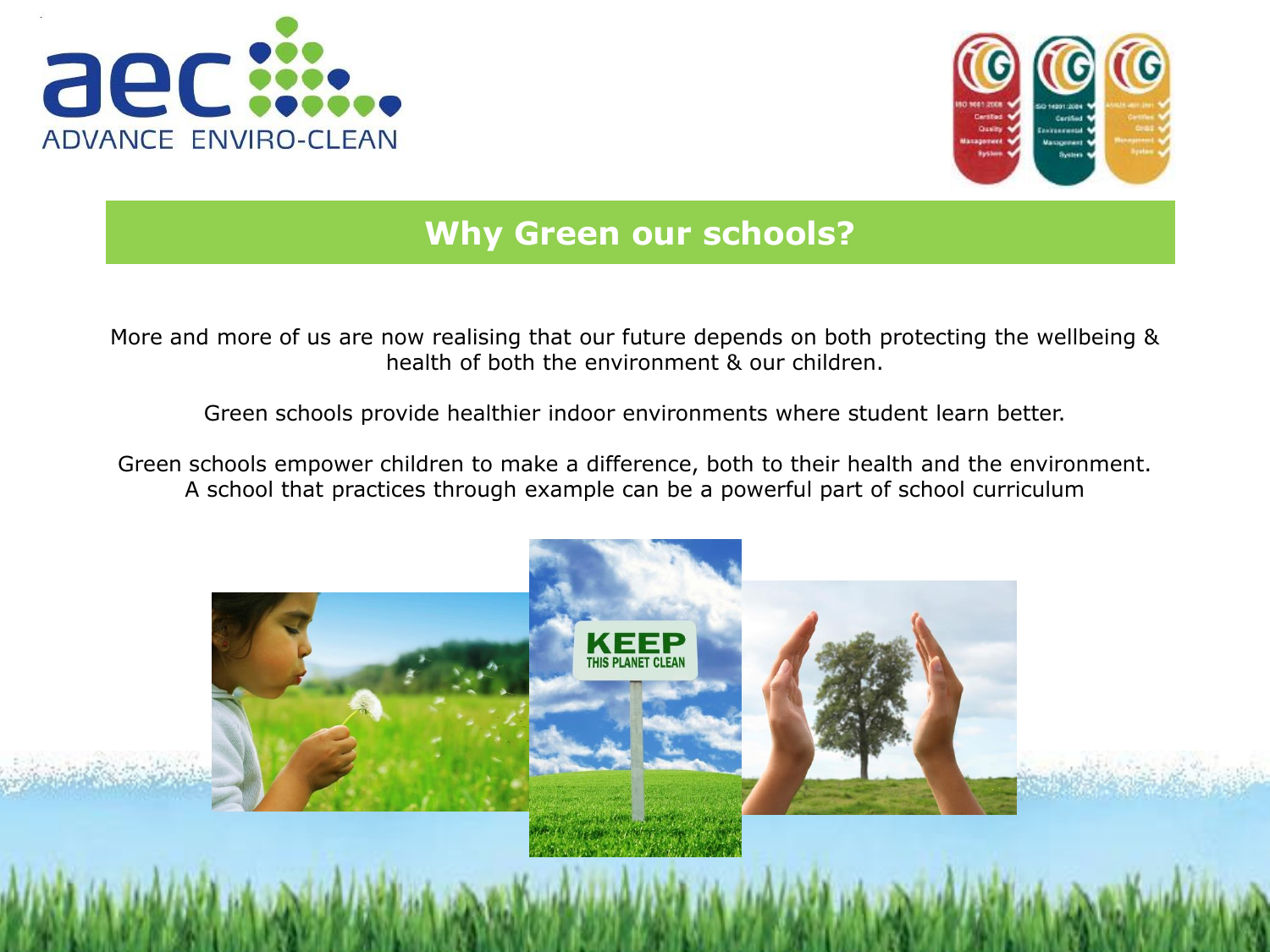



### **How are children exposed to hazardous chemicals?**

**Inhalation:** Aerosols, vapour, fumes, dried chemical residue dust can be inhaled, causing breathing problems and can be also absorbed into the bloodstream.

**Skin Contact:** Residues from chemicals can damage skin which can cause dryness, redness and dermatitis.

**Ingestion:** Children play on or sit or the floor, put their hands in their mouths and rarely wash their hands before eating.

**While no one in schools should be exposed to chemicals, children are especially vulnerable to environmental hazards**.

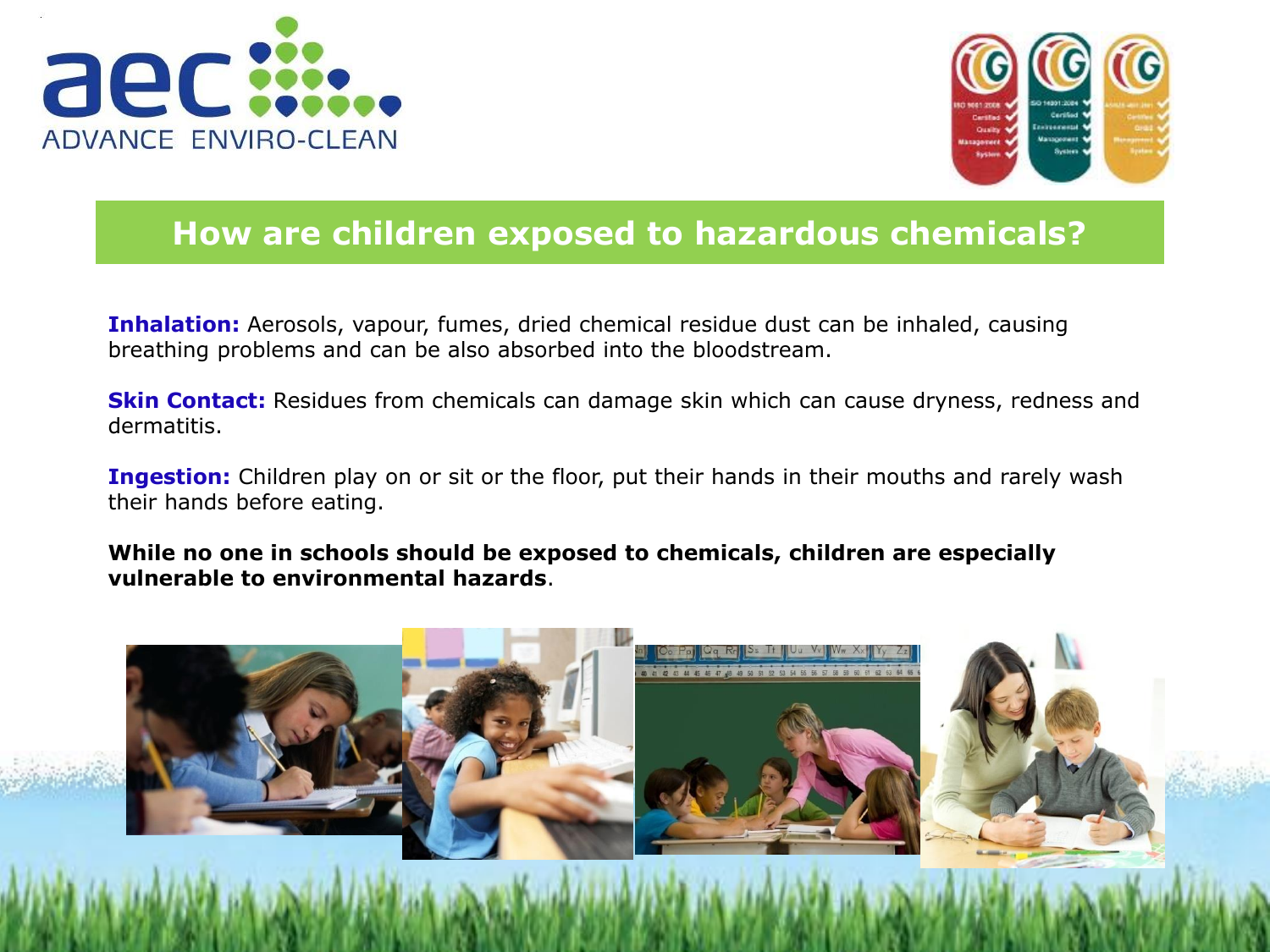



### **Did you know?**

- 1. Class rooms are 4 times more densely occupied than commercial offices.
- 2. Densely occupied class rooms have greater foot traffic stirring more dust allergens and chemical particles in the air, therefore decreasing air quality.
- 3. Air pollution can cause ailments such as nasal congestion, shortness of breath, wheezing, asthma symptoms, itchy eyes, hay fever & headaches
- 4. Children can ingest chemicals accidentally via hand to mouth contact from residue

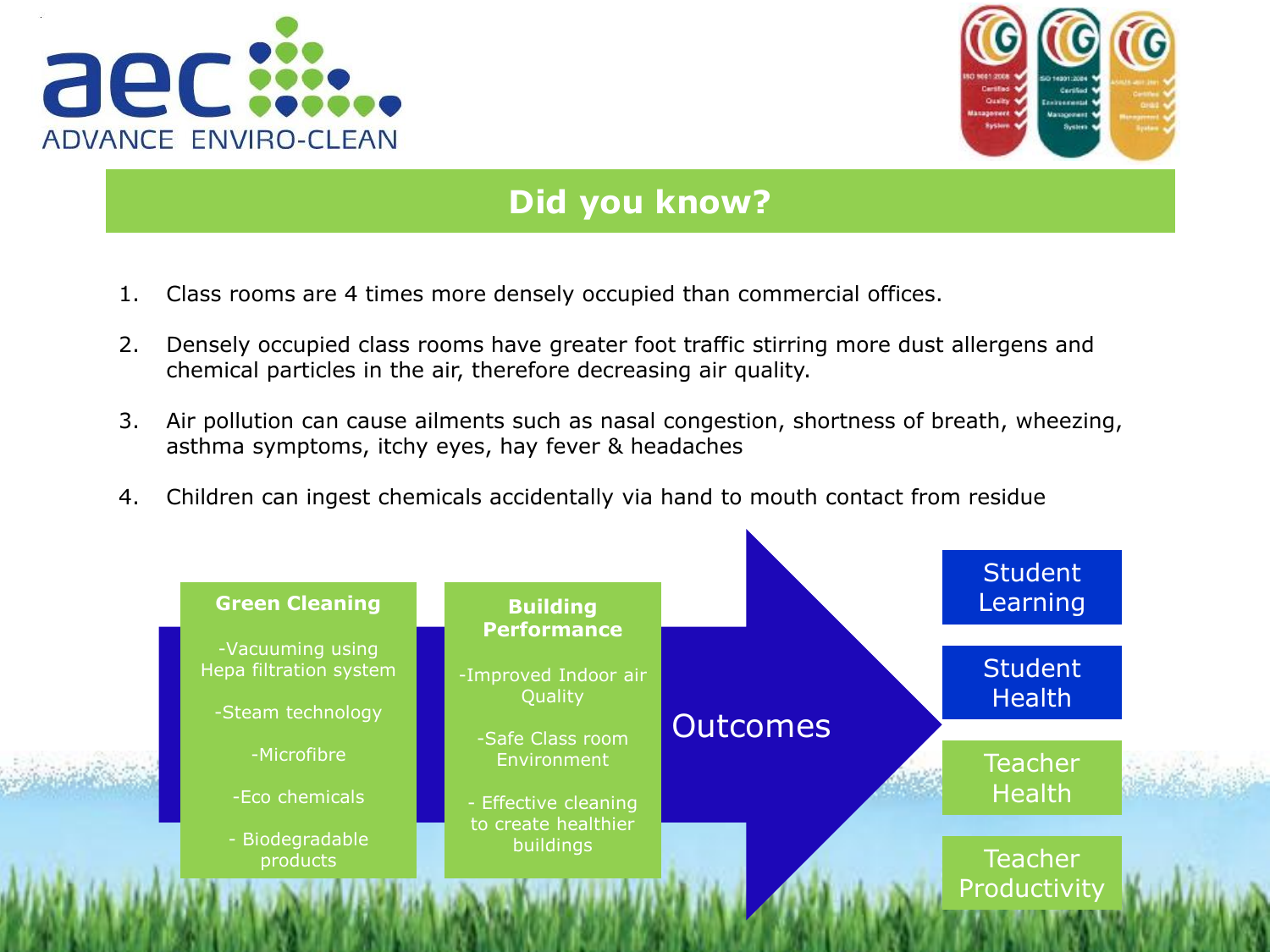



### **What is Green cleaning?**

Green cleaning simply means cleaning to protect health without harming the environment. A green cleaning program goes beyond chemical & equipment choices, it also includes procedures, policies and training. This will minimize the impact of cleaning on the health of building occupants and protect the environment as a whole.

## **FAQ**

#### **Does Green cleaning really make a difference?**

How building are cleaned significantly impacts health of building occupants. The choice in cleaning products and equipment can also have improved lifespan of building materials.

#### **How will I know if its working?**

By tracking the amount of hazardous chemicals eliminated and measuring staff and children satisfaction.

#### **What does green cleaning cost?**

Green cleaning should not cost significantly more than traditional cleaning. Most increases will be off set against savings in other areas such as water and increased lifespan of buildings materials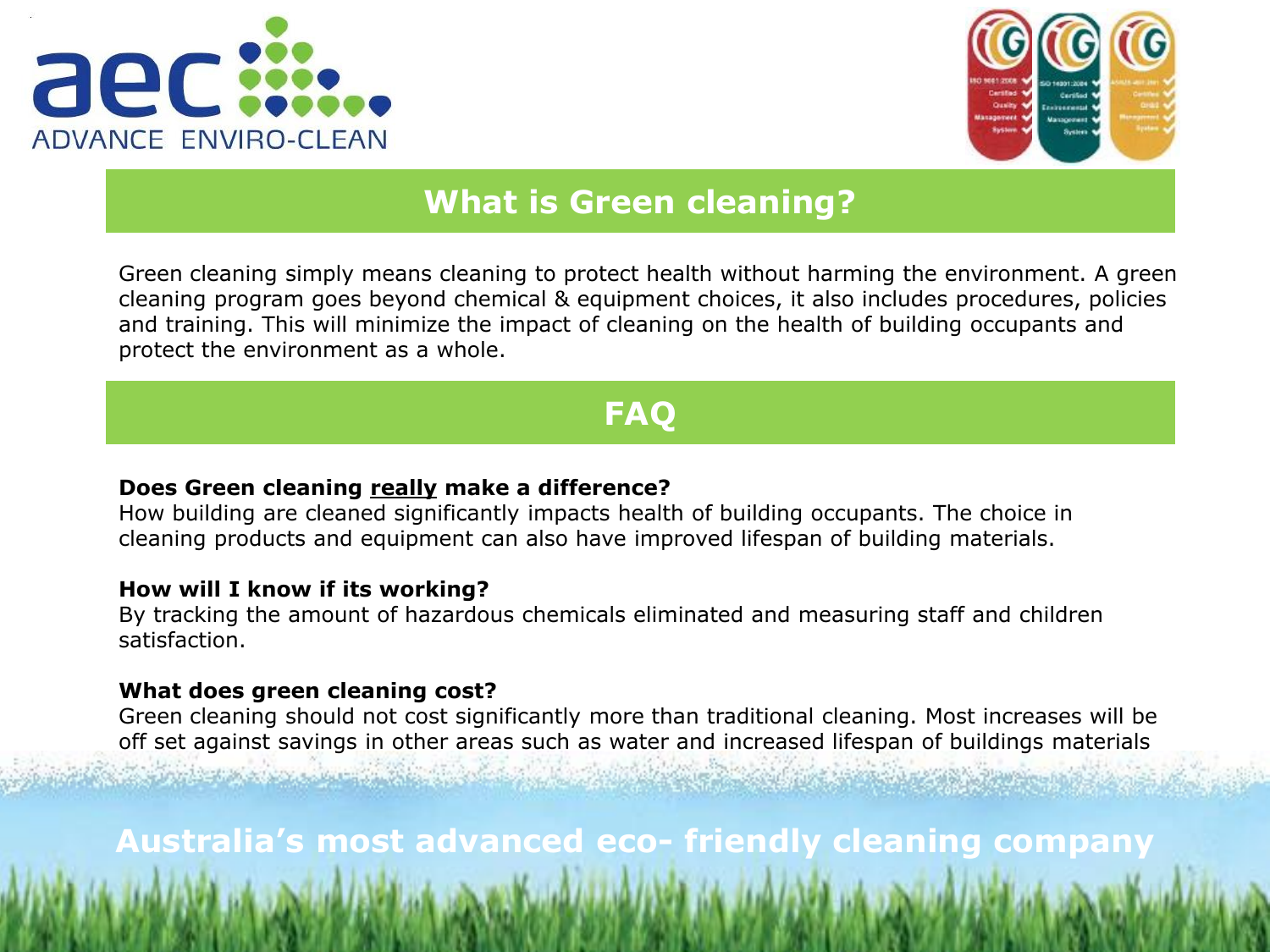



## **Eco Friendly Products**

Our range of eco-friendly chemicals are purchases from various reputable Australian ecofriendly chemical companies.



| <b>Chemicals AS4351</b>         | Biodegradable | <b>Non Caustic</b> | Phosphate<br>Free | Renewable<br><b>Surfactants</b> |
|---------------------------------|---------------|--------------------|-------------------|---------------------------------|
| Multi Purpose/Sanitiser         | <b>YES</b>    | <b>YES</b>         | <b>YES</b>        | <b>YES</b>                      |
| Toilet Bowl Cleaner/Disinfected | <b>YES</b>    | <b>YES</b>         | <b>YES</b>        | <b>YES</b>                      |
| Floor Cleaner/Sanitiser         | <b>YES</b>    | <b>YES</b>         | <b>YES</b>        | <b>YES</b>                      |
| Glass Cleaner                   | <b>YES</b>    | <b>YES</b>         | <b>YES</b>        | <b>YES</b>                      |
| <b>Stainless Steel Cleaner</b>  | <b>YES</b>    | <b>YES</b>         | <b>YES</b>        | YES                             |

### **Steam Technology**

Traditional methods such as mop and bucket promote cross contamination, breed bacteria and leave a chemical residue. Our energy and water saving commercial steam cleaners not only clean, they sanitise through the use of heat and steam temperatures of 110C. At this temperature, bacteria & germs are killed without causing any damage to surfaces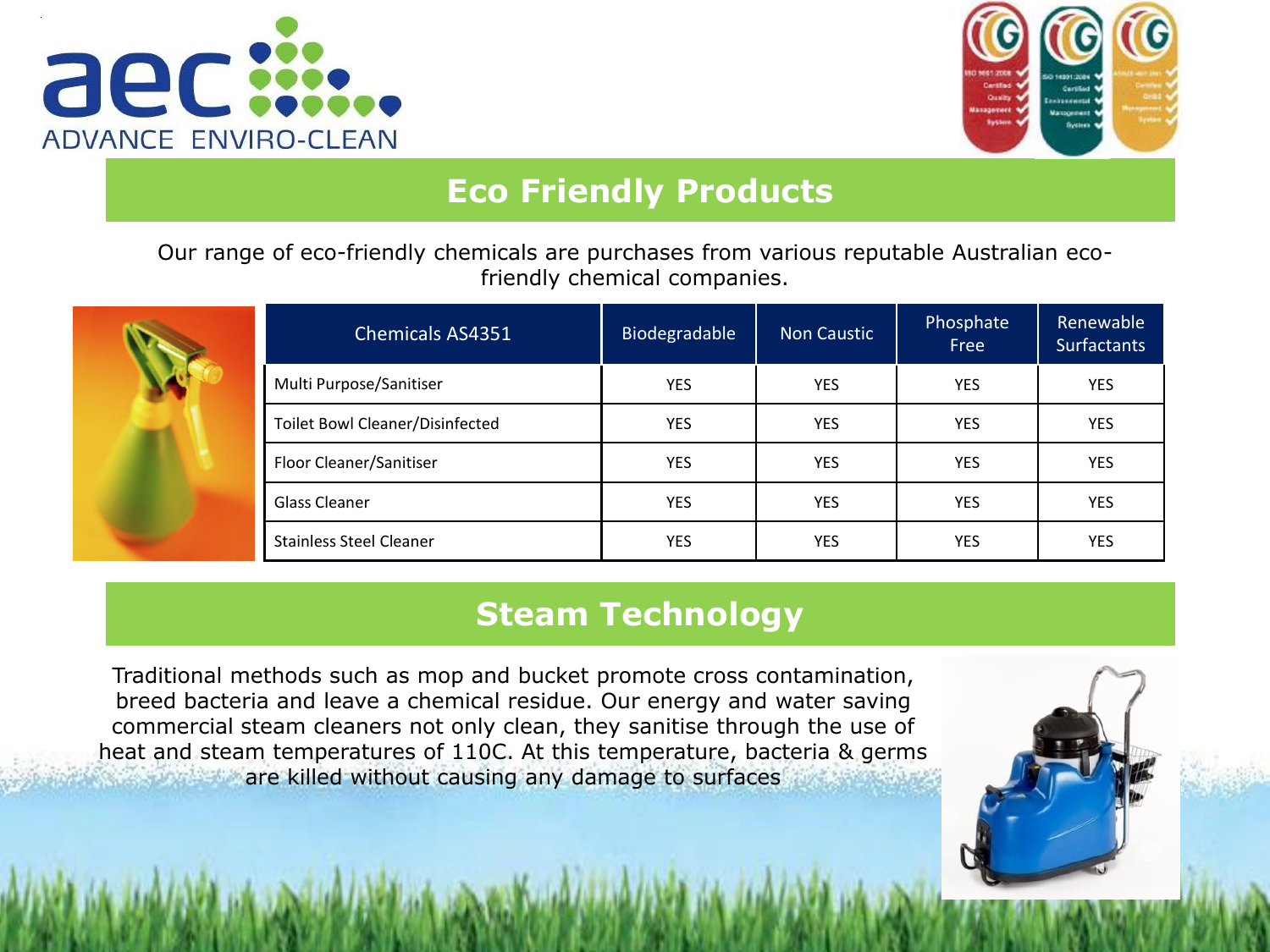



# **Hepa Filtration Systems - Improving quality of air**

Vacuum cleaners can make a positive or negative impact on the school environment. Most standard commercial vacuums have standard filters which discharge fine dust back into the air. AEC uses only the latest Hepa filter technology in our vacuum cleaners. Approved by the asthma foundation, Hepa filters remove 99.97% of airborne particles.

| <b>Vacuum Cleaner Filtration System</b>     | <b>Hepa Filters</b><br><b>Specifications</b> | <b>Standard Filters</b><br><b>Specifications</b> |  |
|---------------------------------------------|----------------------------------------------|--------------------------------------------------|--|
| Airborne Particles removed                  | 99.97%                                       | 80-85%                                           |  |
| Micrometre Particles                        | 0.3                                          | $1 - 2%$                                         |  |
| Reduce micro dust                           | <b>YES</b>                                   | NO.                                              |  |
| Trap Pollen, dust Mites & Dust Mites Faeces | <b>YES</b>                                   | <b>NO</b>                                        |  |
| Recommended for allergy & asthma suffers    | <b>YES</b>                                   | NO.                                              |  |
| Emit dust particles back into environment   | NO.                                          | YES                                              |  |

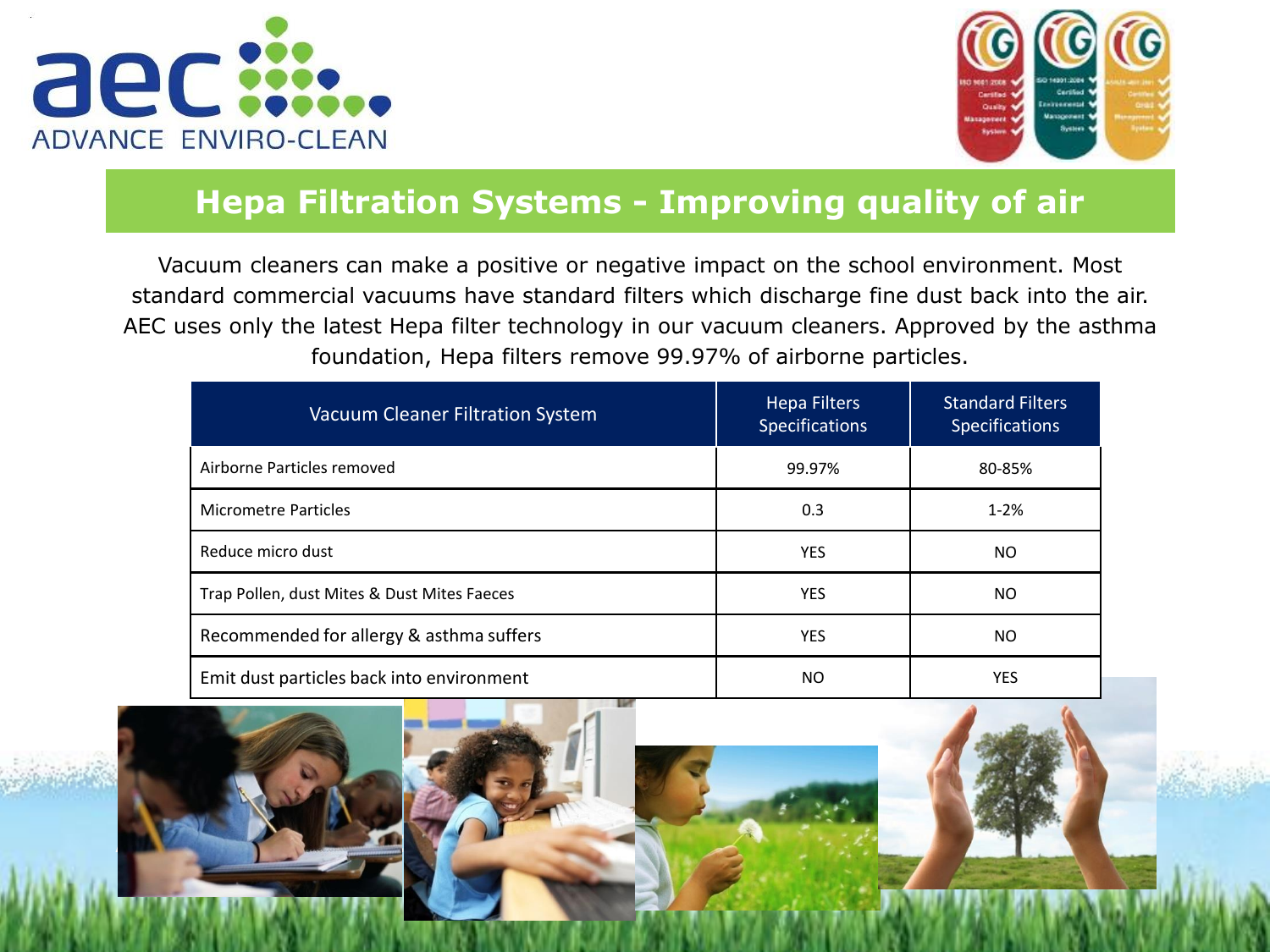



# **Systems & Operational Management**

The following are examples of procedures & processes in the quality and operational systems.

A specific management plan will be created for your school. Advance Enviro-Clean will engage you for support and guidance to ensure all areas are accounted for and KPI's are determined and agreed to.

This flow chart is our internal procedure from beginning to ongoing services. It ensures all key areas are adhered to including training and corrective action requirements plus meets ISO 9001 criteria.

With every site inspection you will sent a report outlining corrective action if needed

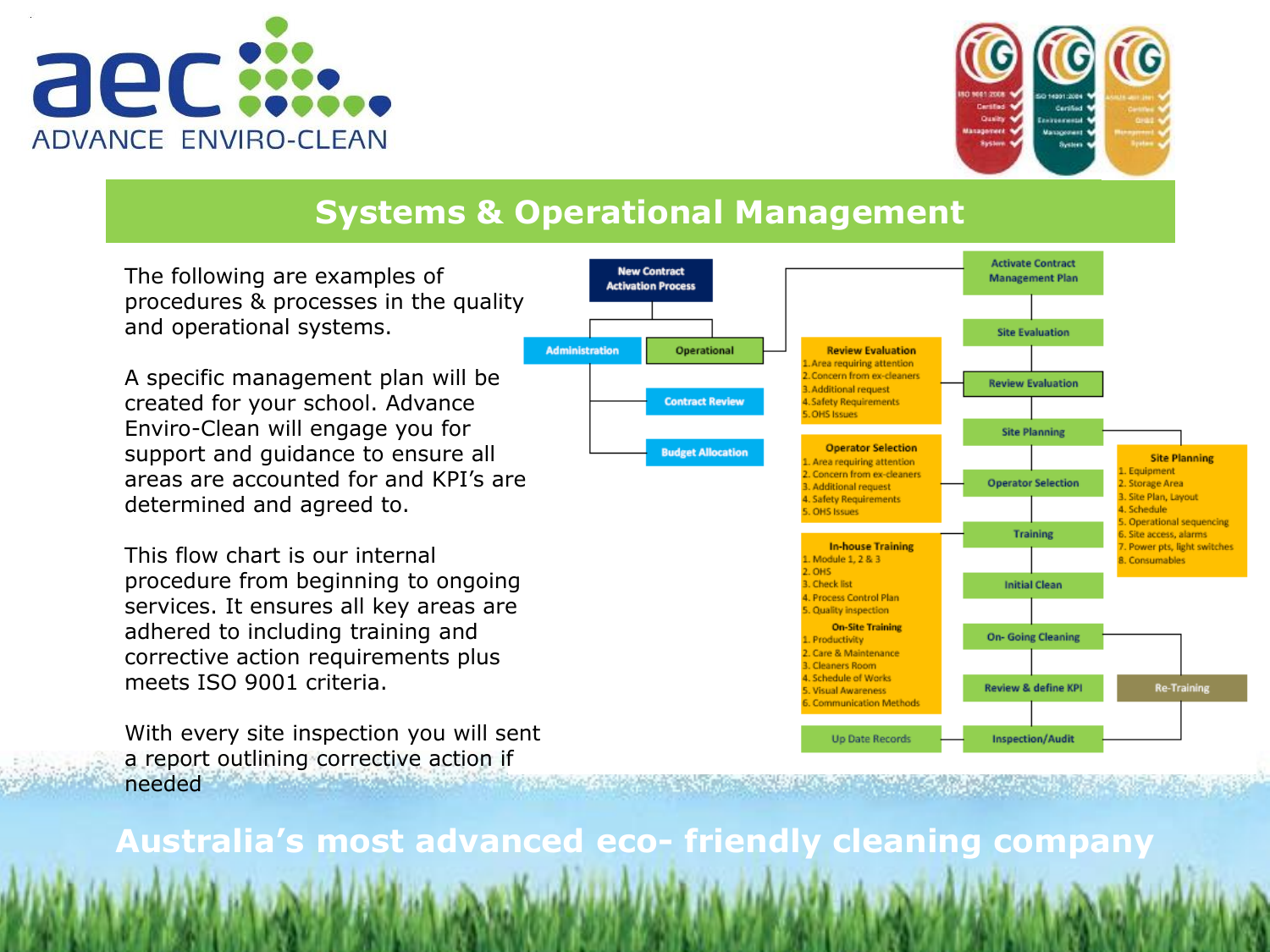



# **Accreditations & Quality Integrated Management Systems**

Advance Enviro-Clean is one of only a small number of Commercial Cleaning companies in Australia that has successfully achieved both **International**  Organisation for Standardisation and **Australian** Standards accreditations

- ISO 9001 Quality Management Systems
- ISO 14001 Environmental Management Systems
- AS 4801 OHS/Safety Map accreditation